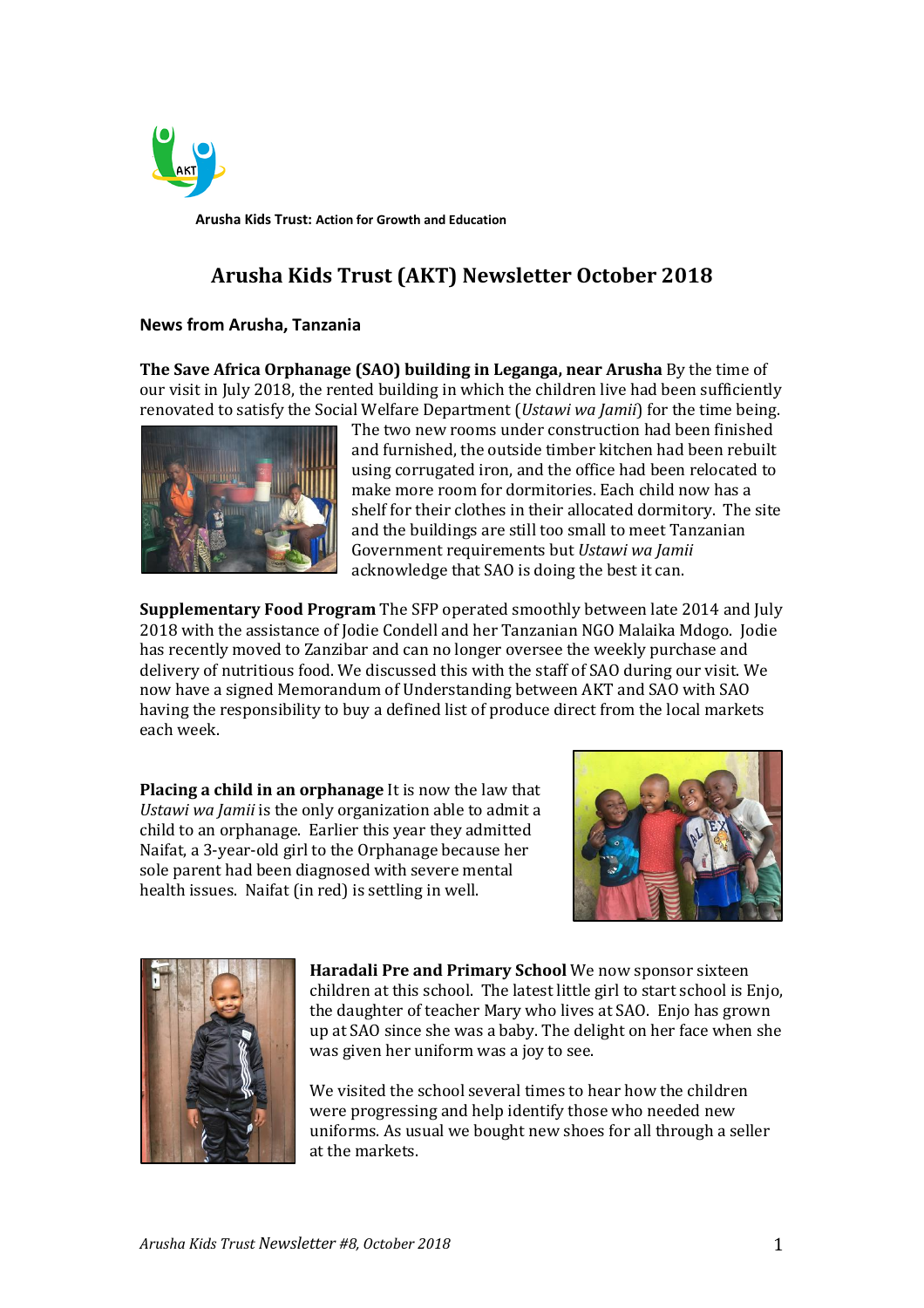**Kilimani Government Primary School** The SAO children who are sponsored by Soren and Simone from Denmark continue to progress at Kilimani. We visited the Principal, Betty, who said that both attendance and academic results are on the whole pleasing. We bought new uniforms and school shoes as needed, the cost of which was reimbursed to AKT by Simone and Soren.

**Amani Primary School** Three of the SAO children attending Amani school John, Witness and Joel will graduate in 2019 and will need a place in secondary school. We hope they will be able to follow Augustino and Edwin to Haradali Winners.



**Augustino, Kathy, Edwin & Godlisten**

**Haradali Winners Selective Secondary School** 

We visited Haradali Winners to meet the two SAO boys Augustino and Edwin who started Form 1 in January 2018 as boarders. We also met Godlisten, a boy we have sponsored for several years, who is now in Form 2. The three boys are studying hard. The School Sponsorship Coordinator, Dominic, showed us around this new and expanding school, with its now completed dining room, extensive vegetable garden, new sports field, as well as an extra dormitory under construction and a library currently in use as the boys' dormitory.



**Unambwe Secondary School** Elizabeth, the young woman from SAO who went back to school as a mature student, has really grasped her opportunity to learn, and attained A grades in many of her subjects after Semester One this year. Stefano is now in Form 3. Both students are day students, although the majority are boarders. We hope that Stefano might become a boarder next year for his important Form 4 studies.

**Lake Tatu Government Secondary School** Raymond is the only SAO student at Lake Tatu, he has soldiered on for four years (as we

reported earlier this year). The National Form 4 Exams are looming next month; Raymond's future depends a great deal on his results.

**Naming of Children** The Tanzanian Government now requires every child to have three names for identification purposes. The first is their given name, then their father's given name and their clan name. If the child's parents come from different clans then the third name is the given name of the grandfather on the father's side. Sponsors may see name changes on school reports because of this.

**Health and wellbeing** In general, we have seen that the children living at SAO are healthier, stronger, taller, and very active. There were only a few issues we addressed while we were there in July. Kathy took two of the boys, Joel and Bariki, to have their eyes checked by an optometrist who had recently opened her office in Arusha. Both needed prescription glasses. After we left Arusha Bariki (photo) spent a week in hospital fighting malaria. Chris took John who attends Amani to the same dentist where Raymond was treated two years before. In 2017 John and

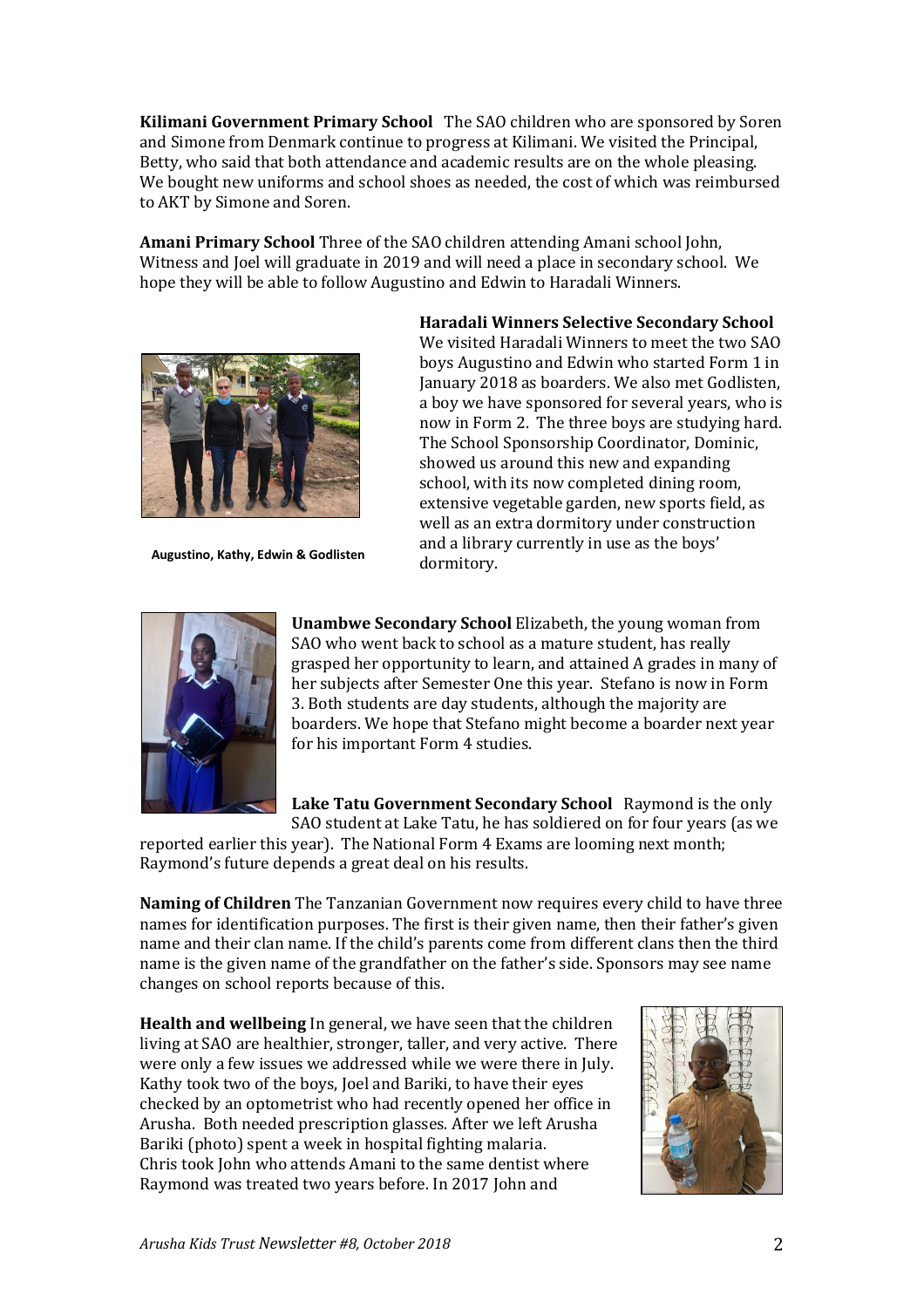Raymond were in a motorbike accident. They both suffered from broken and impacted front teeth. We agreed that Raymond needed to wait until after his Form 4 exams before he could deal with this. John's teeth were treated to ensure that infection did not set in, but he will need braces to train his teeth down as they only just protrude from his upper jaw now. He may also need crowns.



**Barti and the goat** SAO now has a small flock of goats. One day one of the goats walked out of the adjoining field and trotted in through the main gate. Little Barti aged four saw the goat and quickly turned on the outside tap to fill the bucket underneath. The goat ran to the tap and drank gratefully straight from the falling water. Good on you Barti!

**Blackie gets a bite** Blackie is the new dog at SAO. He got confused soon after his arrival and ran off to where he used to live. On the way he was involved in a brawl and got a nasty bite on his ear. We called in Jens from *Mbwa wa Africa* who patiently cleaned up the ear with the help of Abdul. Abdul is good with the dogs and he held Blackie and soothed him. The ear had healed completely by the time we left.



**A car for Anuari** One day a small boy in a pink anorak asked Kathy if he could please



have a car. It was a reasonable request as we had just bought dresses for several girls who needed them. It was agreed a car would be got. Fortunately we found hand-made safari cars with hand-made wheels and pop-up roofs in the Maasai markets. They were made by an enterprising woman. We bought a few for the younger boys. They were so popular with everybody we had to go back for more! Violet introduced a rule – one between two – we were very pleased to see how good the children were at sharing.

## **News from Australia**

#### **Fundraising** We have asked a lot from our supporters and friends this year.

**"Arusha Kids Trust – Keep Them Safe" GoFundMe Campaign** In May we had word that suitable premises for the Orphanage had come up for sale. We saw this as an opportunity to provide certainty for the children going forward. The land was four times the size of the current site and the buildings also bigger. Orphanage premises must either have a long term lease or be owned outright but we have been unable to secure a written lease for the current site. We agreed with the Orphanage that we would mount a fundraising campaign by contacting Volunteers who had visited the Orphanage, together with our own list of friends and supporters. We quickly raised \$5217.33 through a GoFundMe campaign. This was a fantastic effort but was a small fraction of the \$140,000 needed. We are very grateful to all who generously responded. This money has been set aside for purchase of premises.